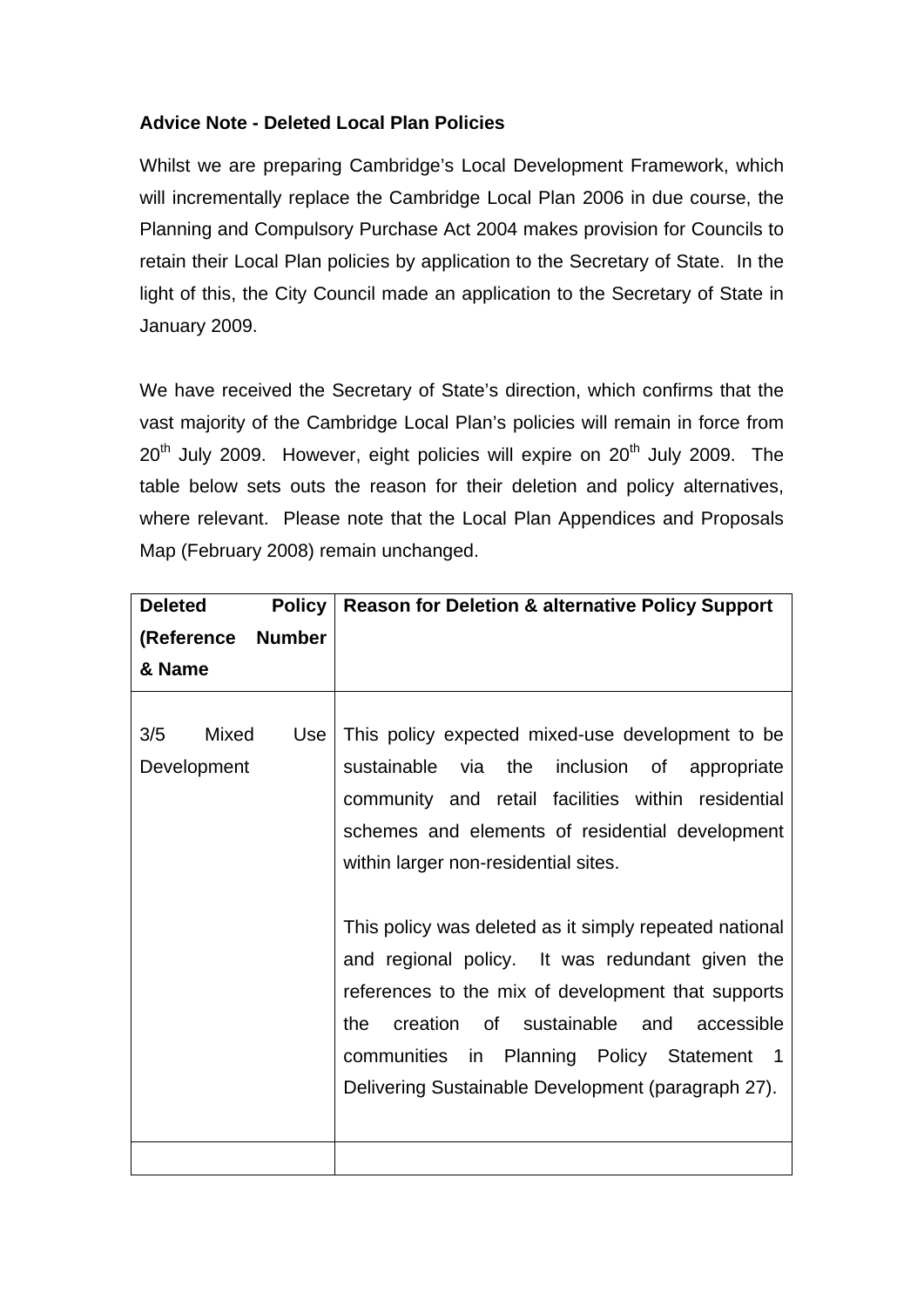| 4/5 Protection of Sites                | This policy stated that development will not be                                                          |
|----------------------------------------|----------------------------------------------------------------------------------------------------------|
| <b>National</b><br><b>Nature</b><br>of | allowed which has a detrimental effect on a Site of                                                      |
| Conservation                           | Special Scientific Interest. (SSSI)                                                                      |
| Importance                             |                                                                                                          |
|                                        | This policy was deleted as it simply repeated national                                                   |
|                                        | and regional policy. SSSIs are protected by Planning                                                     |
|                                        | Policy Statement 9: Biodiversity and Geological                                                          |
|                                        | Conservation (paragraphs 7 and 8) and are defined                                                        |
|                                        | and designated by Natural England in accordance                                                          |
|                                        | with the Wildlife and Countryside Act 1981 (as                                                           |
|                                        | amended).                                                                                                |
|                                        |                                                                                                          |
|                                        |                                                                                                          |
| 4/7 Species Protection                 | <b>This</b><br>policy precluded development affecting                                                    |
|                                        | protected species unless<br>the<br>the<br>need<br>for                                                    |
|                                        | development outweighs<br>nature<br>conservation                                                          |
|                                        | importance.                                                                                              |
|                                        |                                                                                                          |
|                                        | This policy was deleted as it simply repeated national                                                   |
|                                        | and regional policy contained in Policy ENV3 of the                                                      |
|                                        | Regional Spatial Strategy for the East of England,                                                       |
|                                        | paragraphs 1, 15 and 16 of Planning Policy                                                               |
|                                        | 9:<br>Biodiversity and<br>Statement<br>Geological                                                        |
|                                        | Conservation, Department for Communities and                                                             |
|                                        | Local Government Circular 06/2005, the Wildlife and<br>Countryside Act 1981 (as amended) and the Natural |
|                                        | Environment and Rural Communities Act 2006.                                                              |
|                                        |                                                                                                          |
|                                        |                                                                                                          |
| 4/16 Development and                   | This policy prevented development from taking place                                                      |
| Flooding                               | in areas with an unacceptable risk of flooding. It also                                                  |
|                                        | prevents development, which would increase the risk                                                      |
|                                        | of flooding elsewhere or have a detrimental effect on                                                    |
|                                        |                                                                                                          |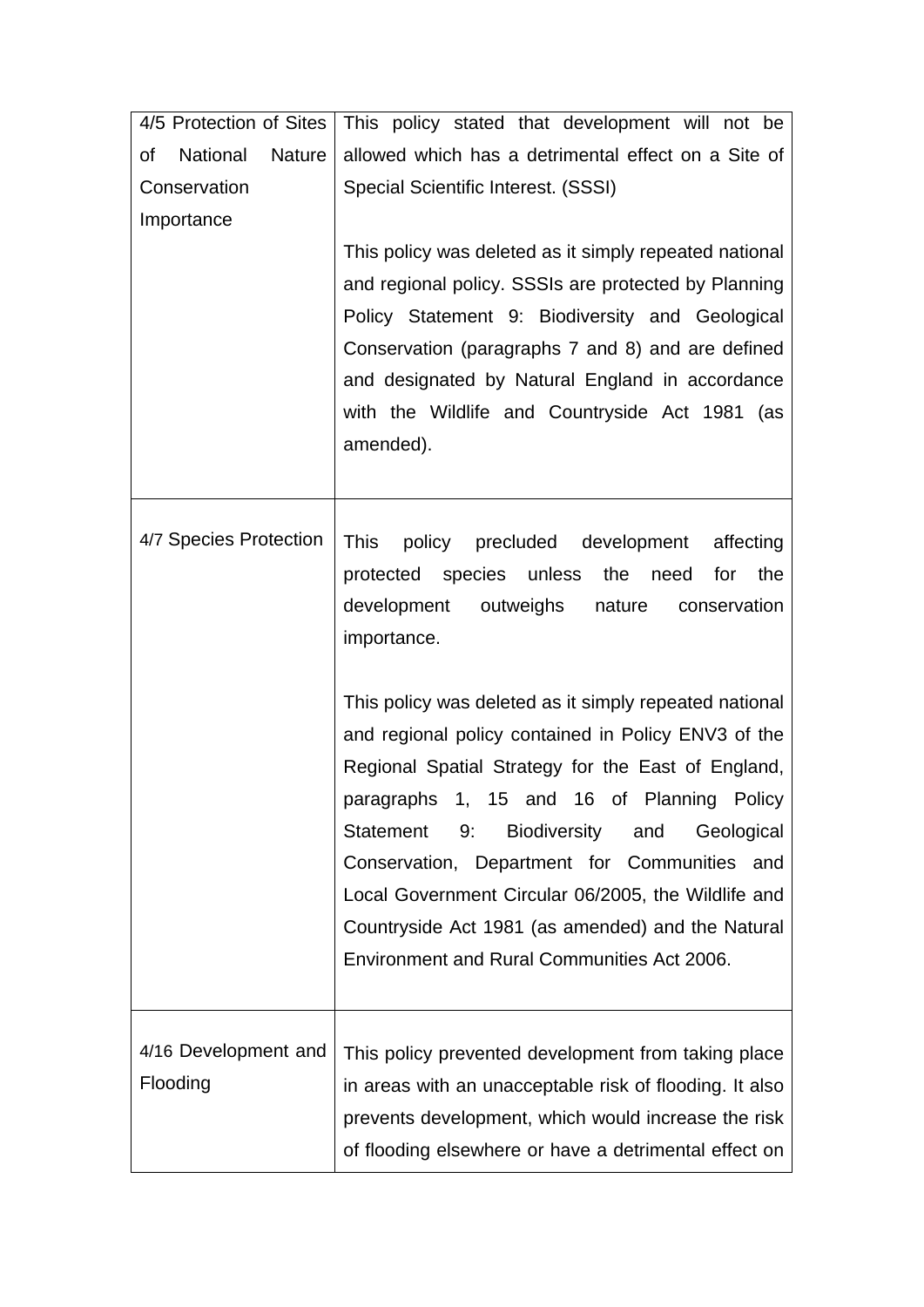flood management including flood defences. The supporting text to the policy refers to the City Council's support of sustainable drainage systems.

This policy was deleted because it was covered by existing national and regional policy. Policy WAT4 in the Regional Spatial Strategy for the East of England directs development away from areas at high risk of flooding and areas where development would increase the risk of flooding elsewhere and Planning Policy Statement 25: Development and Flood Risk (December 2006) also covers the policy.

In relation to Criterion (a) of Policy 4/16, paragraph 9 of Planning Policy Statement 25 sets out the risk based approach that should be adopted. Paragraphs 16 and 17 deal with the sequential test, directing development to the zones of least risk from flooding (Zone 1 low probability, Zone 2 medium probability, Zone 3a high probability and Zone 3b the functional floodplain). Paragraphs 18-20 set out the exception test.

In relation to Criterion (b) of Policy 4/16, the first bullet point of paragraph 9 of Planning Policy Statement 25 deals with minimising run-off from new development onto adjacent and other downstream property, and into the river systems.

In relation to criterion (c) of Policy 4/16, the first bullet point of paragraph 6 (Planning Policy Statement 25) deals with safeguarding land from development that is required for current and future flood management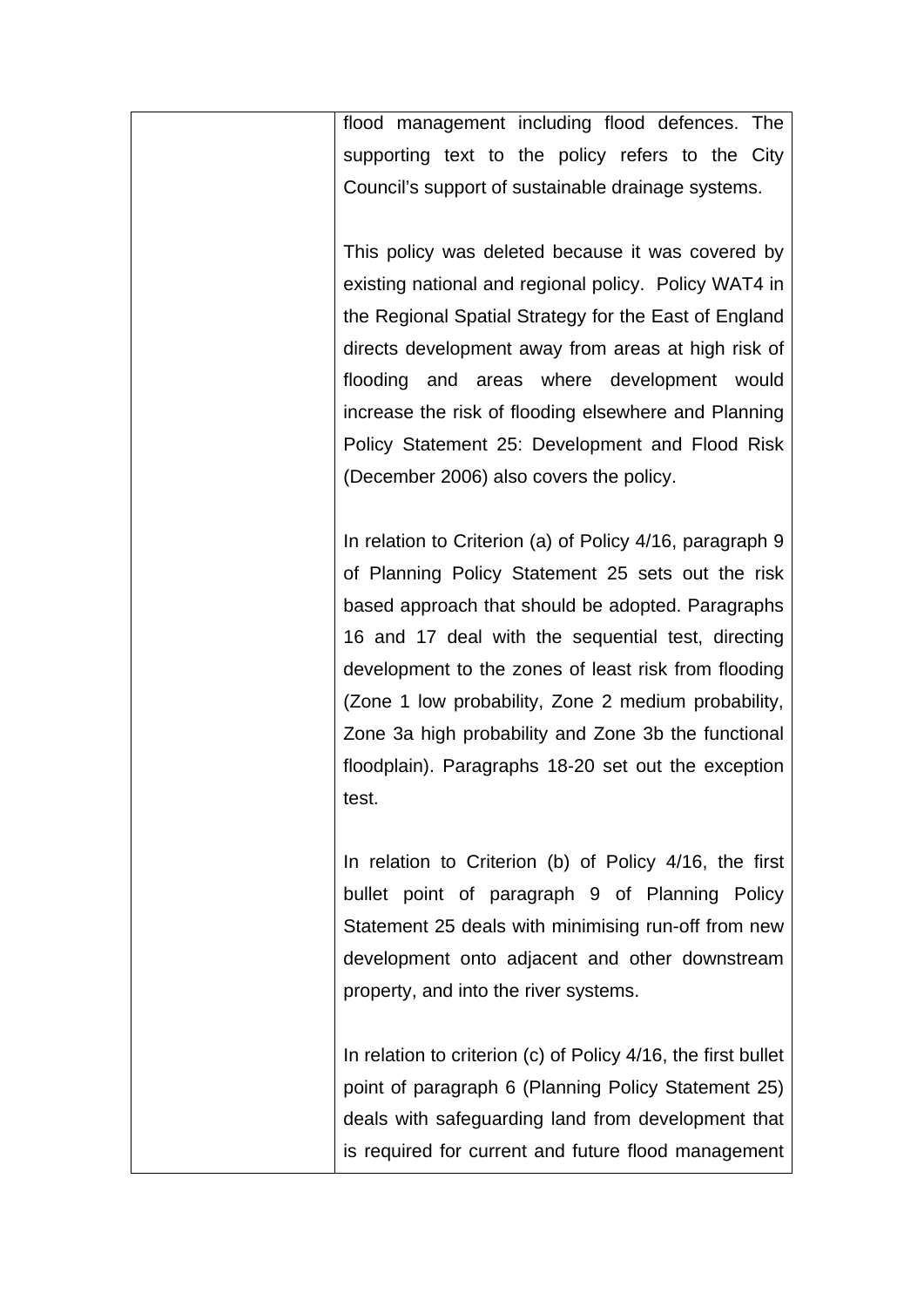|                      | e.g. conveyance and storage of flood water, and        |
|----------------------|--------------------------------------------------------|
|                      | flood defences.                                        |
|                      |                                                        |
|                      | The policy's supporting text sets out support for      |
|                      | Sustainable Drainage Systems (SuDS). This is           |
|                      | covered by the second and third bullet points of       |
|                      | paragraph 6 and second bullet point of paragraph 9     |
|                      | (Planning Policy Statement 25).                        |
|                      |                                                        |
| 5/6 Meeting Housing  | This policy set out the requirement for proposals for  |
| <b>Needs</b><br>From | employment development, which impact on the            |
| Employment           | demand for affordable housing, to provide affordable   |
|                      |                                                        |
| Development          | housing on-site; contributions towards of-site housing |
|                      | or by means of key worker housing provision.           |
|                      |                                                        |
|                      | This policy was deleted because it was recognised at   |
|                      | the Examination in Public for the Regional Spatial     |
|                      | Strategy (RSS) for the East of England that there      |
|                      | was an absence of convincing evidence that specific    |
|                      | local circumstances existed to justify the imposition  |
|                      | of the requirement as referred to in the Council's     |
|                      | Affordable Housing Supplementary Planning              |
|                      | Document (SPD). The Affordable Housing SPD             |
|                      | does not provide any further detail in taking this     |
|                      |                                                        |
|                      | policy forward. The Regional Spatial Strategy for the  |
|                      | East of England does not make specific reference to    |
|                      | the need for employment development to provide for     |
|                      | affordable<br>housing and Policy P9/1 of<br>the        |
|                      | Cambridgeshire and Peterborough Structure Plan         |
|                      | 2003 was not saved.                                    |
|                      |                                                        |
| Shopping<br>6/5      | This policy stated that retail proposals in the City   |
| Development in the   | Centre would only be permitted<br>where<br>they        |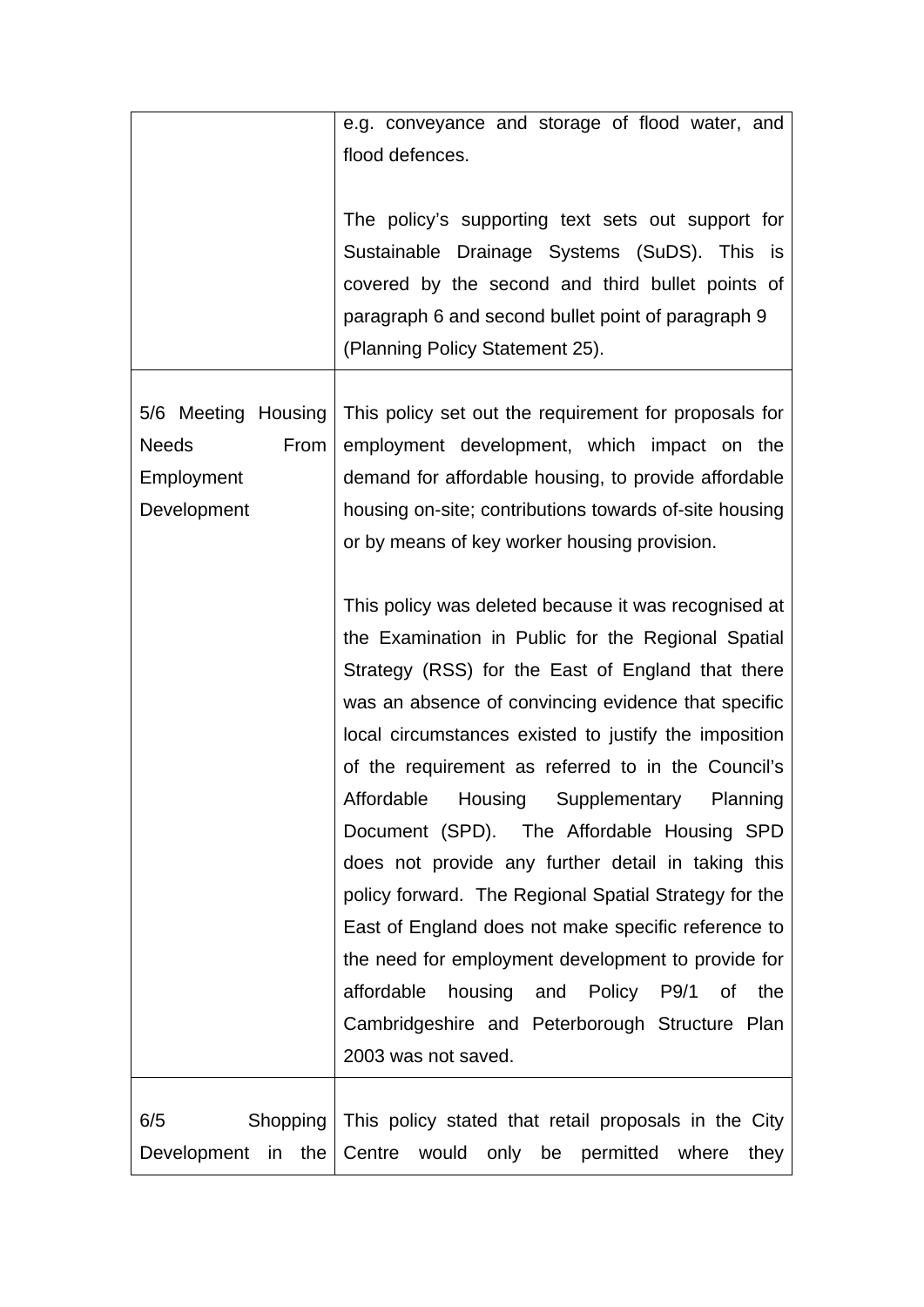| <b>City Centre</b>  | maintained and enhanced the vitality and viability of                                          |
|---------------------|------------------------------------------------------------------------------------------------|
|                     | the City Centre and which were of an appropriate                                               |
|                     | nature and scale.                                                                              |
|                     |                                                                                                |
|                     | This policy was deleted because it reiterated national                                         |
|                     | guidance in paragraphs $3.13 - 3.19$ of Planning                                               |
|                     | Policy Statement 6 : Planning for Town Centres that                                            |
|                     | require the application of sequential testing and proof                                        |
|                     | that the development is of appropriate nature and                                              |
|                     | Additionally, paragraphs 3.20 - 3.23 of<br>scale.                                              |
|                     | Planning Policy Statement 6 cover the need to                                                  |
|                     | consider the impact of the proposal on the vitality and                                        |
|                     | viability of existing centres within the catchment area                                        |
|                     | of the proposed development, including the likely                                              |
|                     | cumulative<br>effect<br>οf<br>recent<br>permissions,                                           |
|                     | developments under construction and completed                                                  |
|                     | developments. It clarifies that the identification of                                          |
|                     | need does not necessarily indicate that there will be                                          |
|                     | no negative impact.                                                                            |
|                     |                                                                                                |
|                     |                                                                                                |
| 9/4 East Cambridge  | This policy set out the criteria for development at                                            |
|                     | East Cambridge.                                                                                |
|                     |                                                                                                |
|                     | This policy was deleted because it has been                                                    |
|                     | superseded by the Cambridge East Area Action<br>Plan, which was adopted by both Cambridge City |
|                     | Council and South Cambridgeshire District Council in                                           |
|                     |                                                                                                |
|                     | February 2008.                                                                                 |
|                     |                                                                                                |
| 10/2 Monitoring and | This policy set out the monitoring process for the                                             |
| <b>Review</b>       | Local Plan and identified review work and actions,                                             |